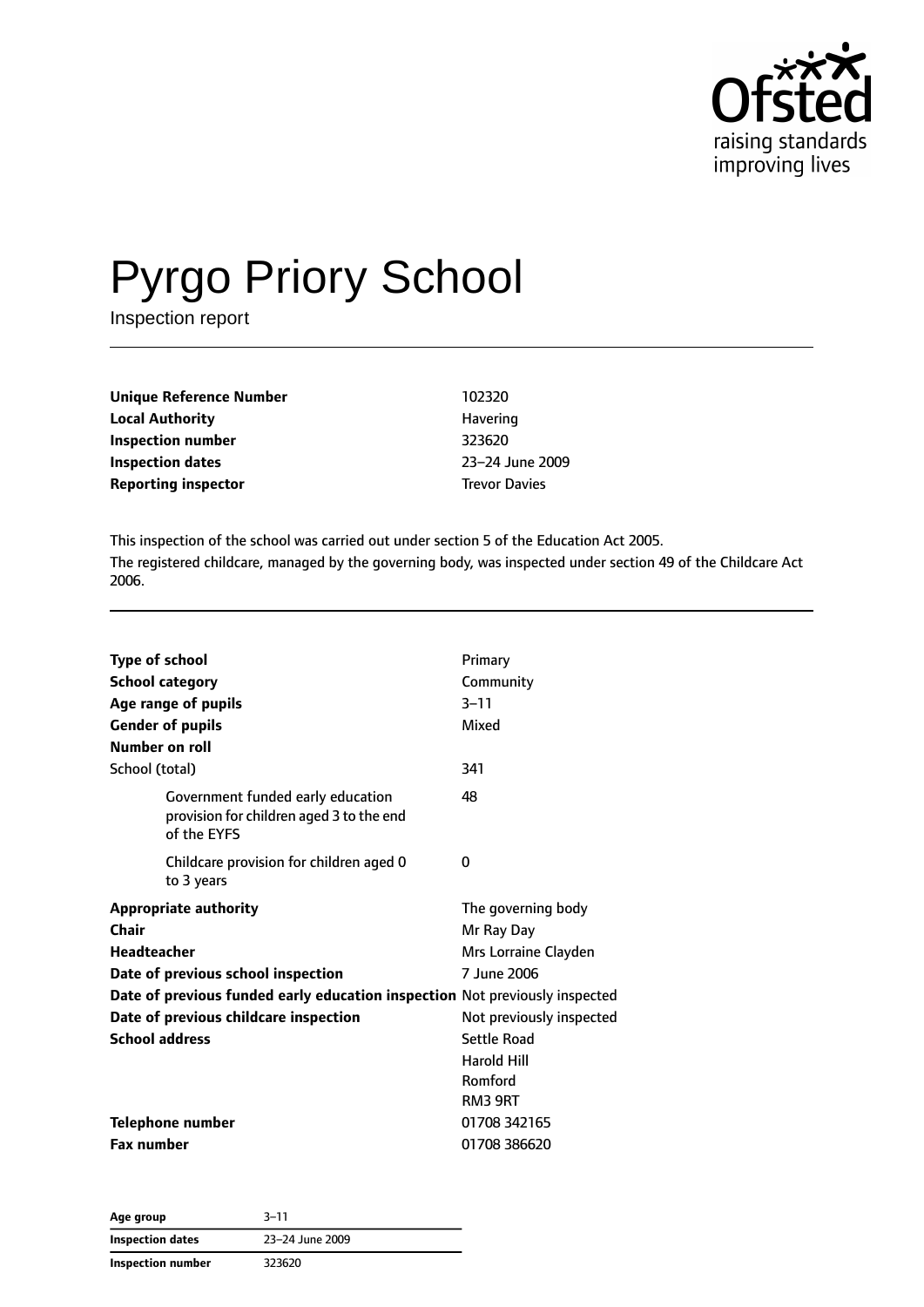.

<sup>©</sup> Crown copyright 2009

Website: www.ofsted.gov.uk

This document may be reproduced in whole or in part for non-commercial educational purposes, provided that the information quoted is reproduced without adaptation and the source and date of publication are stated.

Further copies of this report are obtainable from the school. Under the Education Act 2005, the school must provide a copy of this report free of charge to certain categories of people. A charge not exceeding the full cost of reproduction may be made for any other copies supplied.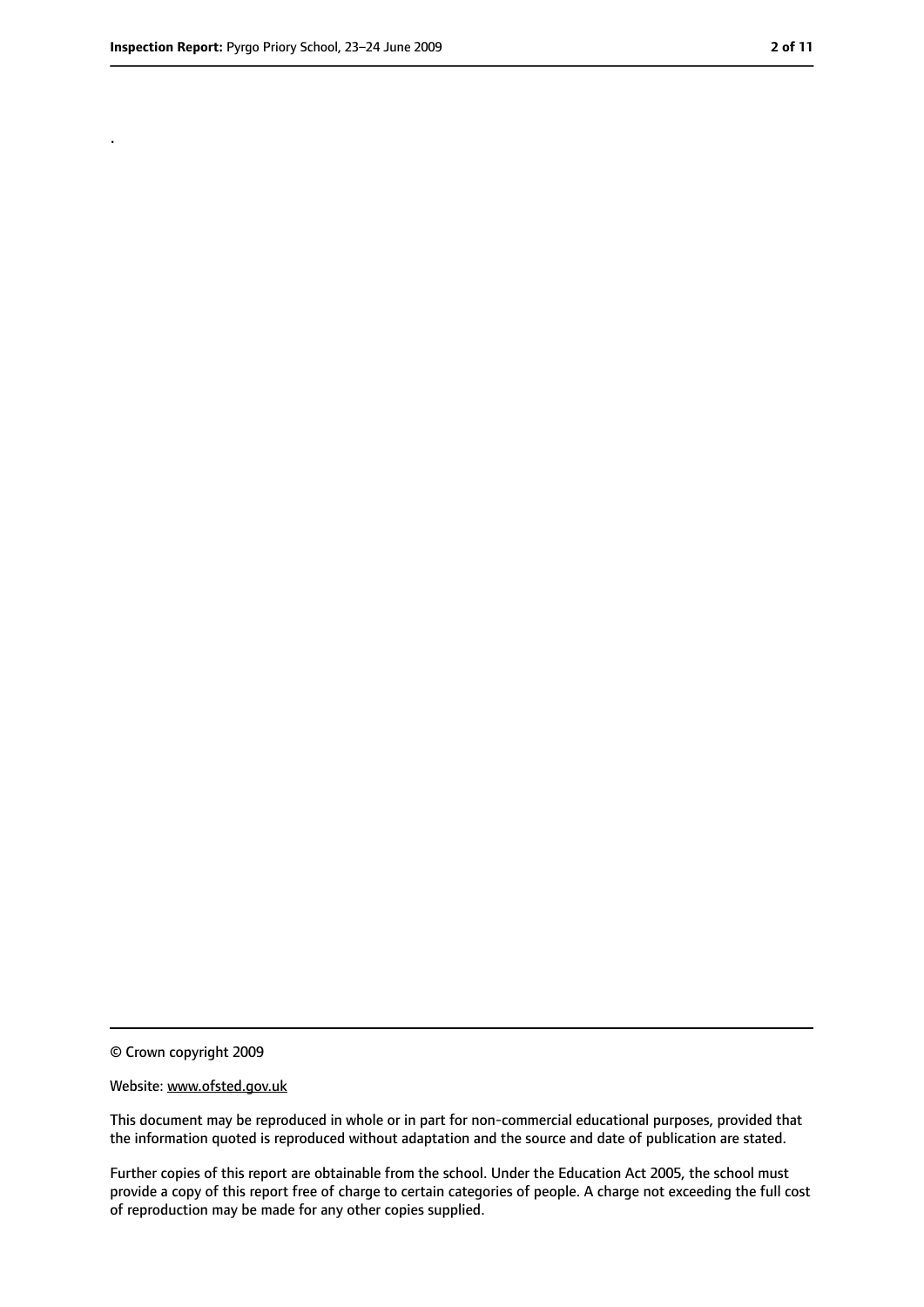# **Introduction**

The inspection was carried out by three Additional Inspectors.

## **Description of the school**

Pyrgo Priory is a larger than average school. It is situated in extensive grounds on the edge of a large housing estate in the Harold Hill area of Romford. The proportion of pupils eligible for free school meals is higher than the national average, as is the proportion of pupils with learning difficulties and/or disabilities. The proportion of pupils whose first language is not English has increased significantly in recent years. The school holds Gold awards for Sports and Arts.

## **Key for inspection grades**

| Grade 1 | Outstanding  |
|---------|--------------|
| Grade 2 | Good         |
| Grade 3 | Satisfactory |
| Grade 4 | Inadequate   |
|         |              |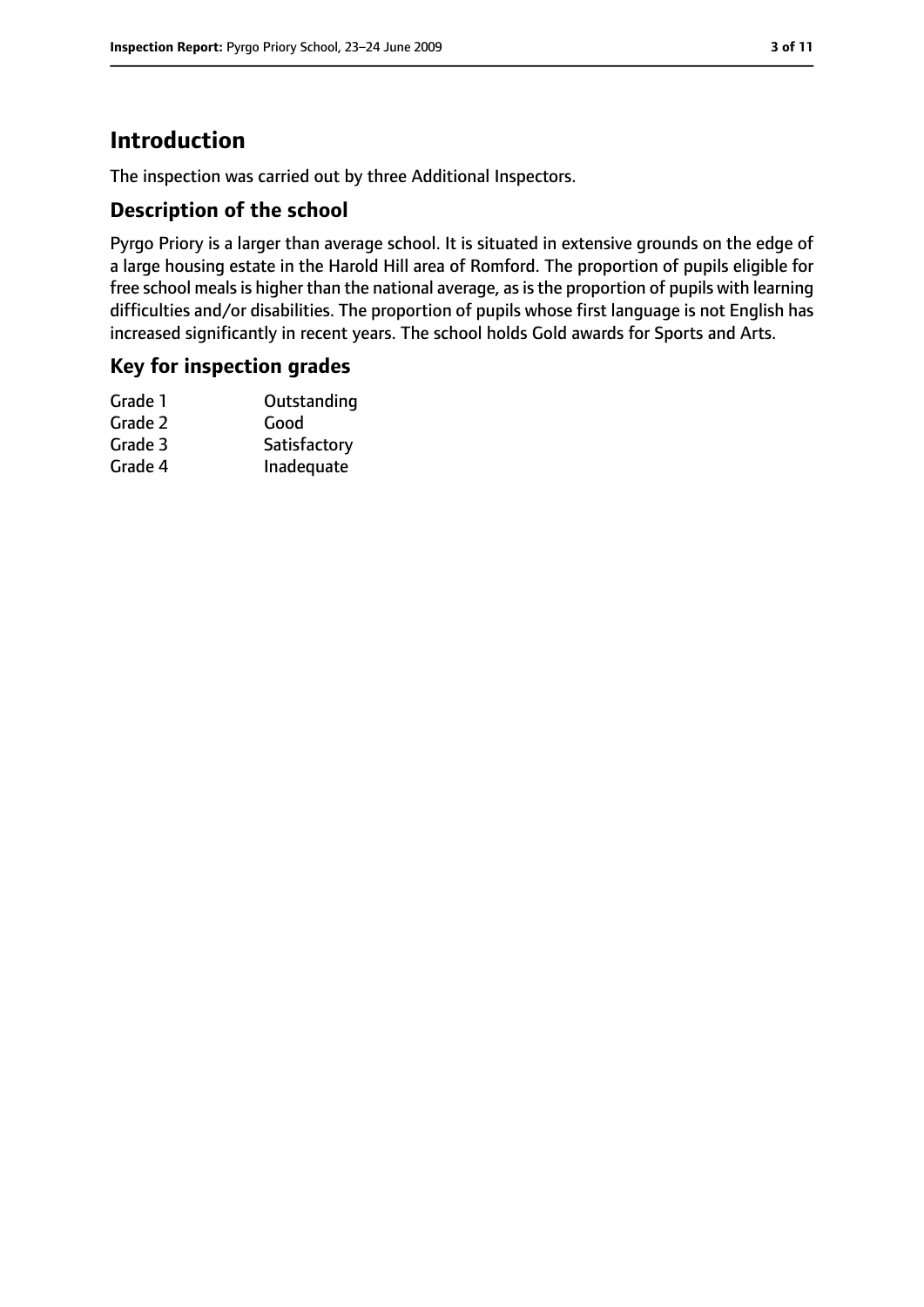# **Overall effectiveness of the school**

#### **Grade: 1**

'This is a great school where everyone works together for the benefit of the children' is a comment typical of the regard that many parents have for this outstanding school. The headteacher and her leadership team are exemplary role models, and their care and commitment inspire all adults working in the school to provide a very high quality of education for the pupils. All members of the staff and governing body work hard towards the same goal of helping pupils to achieve to the best of their ability in a safe, caring environment. The school has sustained its achievement since the previous inspection and its record of accomplishment shows that it has an excellent capacity to improve even further.

Pupil numbers have risen, mainly due to the closure of another local school. A large proportion of these pupils entered the school with lower skills than their classmates. Despite this, standards have been maintained and pupils make excellent progress. By the end of Year 6, standards are above average in reading and mathematics, and broadly average in writing. This represents outstanding achievement from a very low starting point when children enter the school. The excellent progress of pupils is evident in all year groups, and is tracked and monitored very effectively by teachers, the leadership team and governors to ensure that pupils achieve as well as they possibly can. Pupils with learning difficulties, and those for whom English is not their first language, receive high-quality additional support and also make outstanding progress.

Parents are tremendously positive in their views on the school. They remark on the reasons that they believe to be behind the outstanding progressthat the children make in their learning. 'The help that my child gets is excellent' is just one such comment. The behaviour of most pupils is excellent and helps to develop a great learning atmosphere. Pupils are able to work on their own or equally well in small groups. The emphasis which the school has placed on reading skills has not only led to a big improvement in standards but has also helped the children to be more independent and to take greater responsibility for their own learning. 'My reading has improved no end', stated one. This also typifies the strong partnership between home and school, in which parents, staff and children work together to improve the children's reading, using their reading record and regular homework.

The pupils rightly find the curriculum exciting and inspiring. It is enriched by the quality of music, sport and the many additional visits. Clubs and activities, give very good support to pupils' personal development and well-being. Year 3 and 4 pupilslearn about the past by visiting Colchester Castle, and during the inspection children from the Early Years Foundation Stage visited a farm. Clubs, such as the Home Club, teach pupils how to cook and eat well, tackle obesity, and contribute strongly to pupils' well-being. They have a secure understanding of the importance of healthy living and exercise, and a well-developed sense of staying safe. Pupils' spiritual, moral, social and cultural development is excellent and is integrated through all aspects of school life. The school council represents the views of the pupils, which are drawn from class council meetings.

## **Effectiveness of the Early Years Foundation Stage**

#### **Grade: 1**

Parents talk very positively about their children's first experience of school. They feel that staff 'really help children to settle in' and 'provide an excellent start to their time at school'. The majority of children start school with skills well below those expected, with an increasing number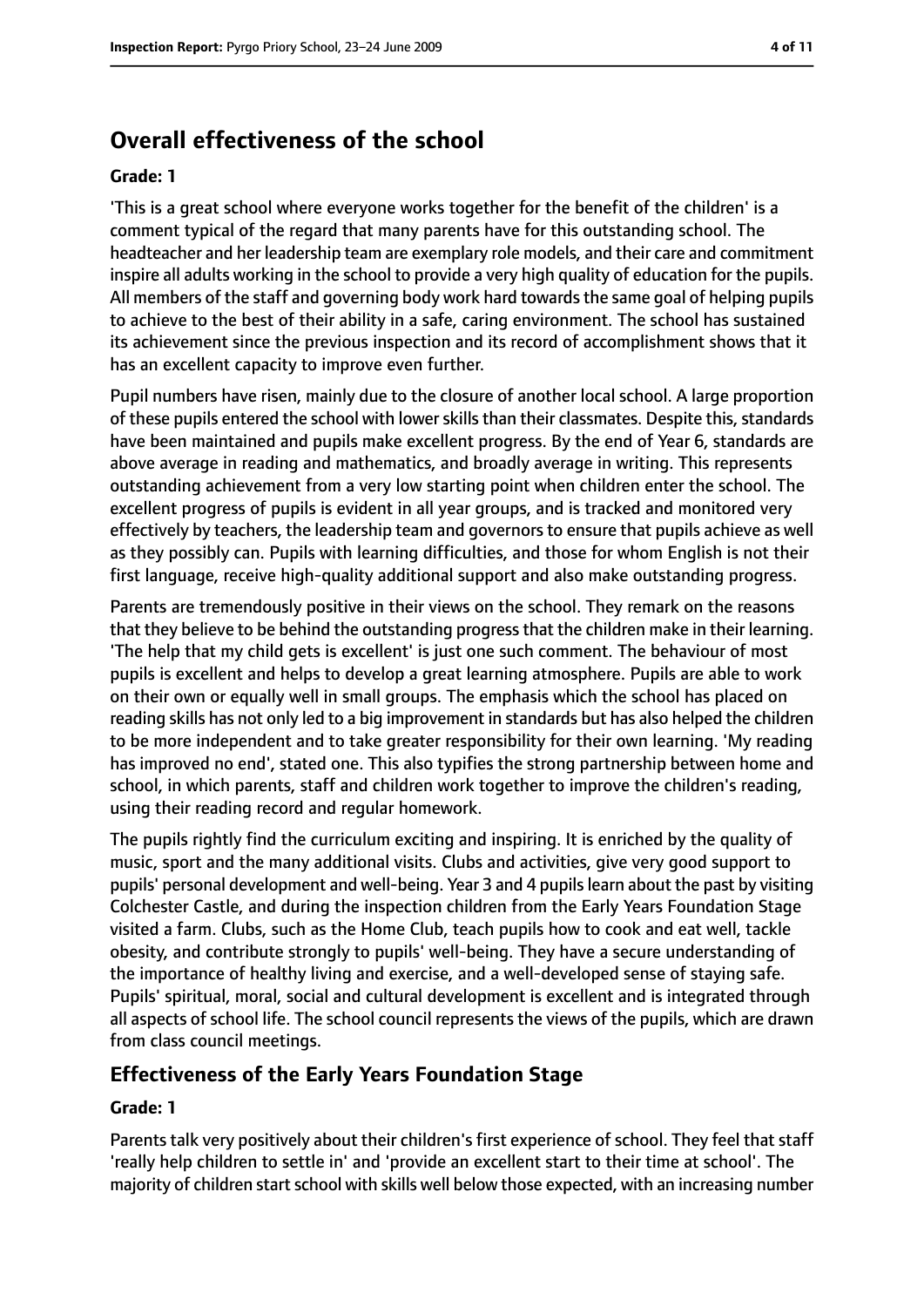of children needing extra support in speech, language and mathematical development. Both Nursery and Reception classes provide an inspiring, welcoming and well-planned environment, and consider the unique talents of every child when planning activities. Staff make good use of both indoor and outdoor learning. Themes such as 'The Farm' allow children to develop skills across the full range of early learning experiences. Teaching is excellent and staff use assessments carefully to plan next steps in learning, so that most children make very good progress. Consequently, by the end of the Reception year, most children are working at close to expected levels. Leadership and management are very strong, and the impact of this is shown by the outstanding quality of learning and the excellent achievement from the low baseline. Leaders have high aspirations and evaluate provision continually, which results in ongoing improvements in all aspects.

## **What the school should do to improve further**

■ Accelerate pupils' progress in writing.

# **Achievement and standards**

#### **Grade: 1**

Provisional tests and teachers' assessments in 2009 show that pupils' attainment continues to rise, building on the progress and achievement of the previous year. From a very low starting point when they first enter school, pupils make outstanding progress overall in reading and mathematics. Even in writing where they are not doing quite as well, pupils make good progress. As a result, attainment by pupils in Year 2 is broadly average, and by the end of Year 6 it is above. Pupils' progress is equally strong in other age groups, as it is for children whose first language is not English and for pupils with learning difficulties. These improvements have been achieved by consistently high-quality teaching, and focused work on key skills, such as linking sounds to letters. Assessment information and tracking data are very effectively used to target and remedy any underachievement.

# **Personal development and well-being**

#### **Grade: 1**

Pupils make outstanding progress in their personal development. They enjoy all that the school offers, have very positive relationships with staff and other pupils, and are invariably ready to learn. 'My children love coming to Pyrgo Priory School. The children get on with each other there and are happy', is a comment by one parent, whose sentiments are shared by many others. This has a considerable impact on the progress they make in lessons and is underpinned by their behaviour, which is usually excellent. The few pupils who find it difficult to learn are supported very well and are helped to begin to take responsibility for their behaviour. Pupils develop an excellent understanding of how to be healthy and safe. The school council ensures that pupils' views are taken into account, and the council members are particularly proud of the improvements being made to playtime equipment. Attendance levels are rising and there are good procedures for promoting good attendance and tackling absence. Pupils make excellent progress in their basic skills, and this means that they are very well prepared for their future. They contribute to, and gain an understanding of, their local community, and work with members of St Francis Hospice and the Salvation Army, who come into the school every week to work with disadvantaged families.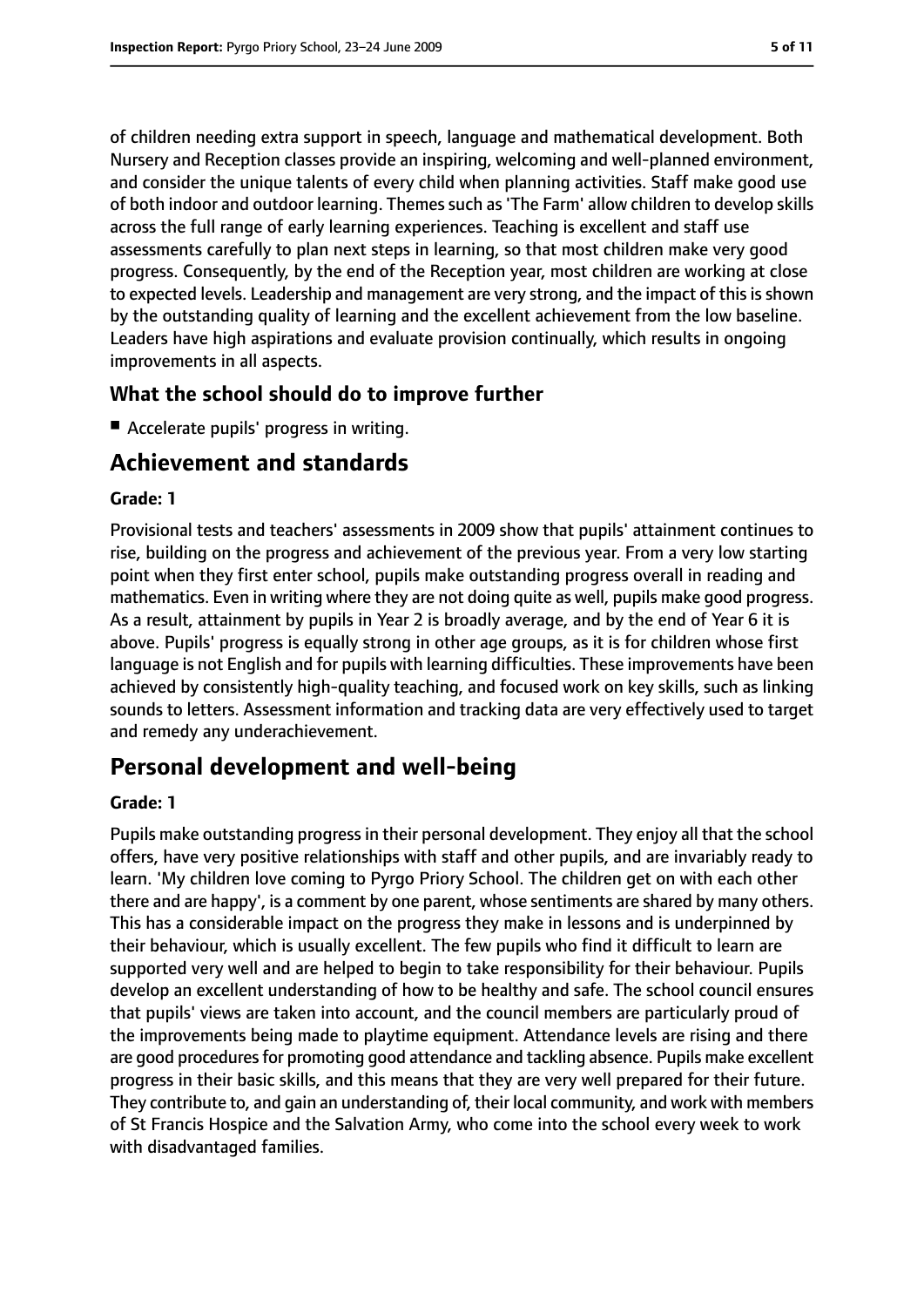# **Quality of provision**

# **Teaching and learning**

#### **Grade: 1**

High-quality teaching contributes to pupils' progress and is a major reason why the school is successful. Lessons are planned carefully to ensure that pupils' differing needs are met. Very good questioning helps to challenge more-able pupils and enables teachers to build up a clear picture of how pupils of all abilities are doing, and what needs extra attention. A high priority is placed on helping pupils to develop the speaking and listening skills they need in order to learn effectively. There is a high level of consistency in the way that staff approach their work, which is well matched to pupils' abilities. Intervention and support for communication, language and literacy means that achievement for pupils such as those with speech and language difficulties is the same as for other pupils. Those new to teaching are supported very well to enable them to make a good start to their careers. Teachers have high expectations of pupils' capabilities, and an enthusiasm for their work, which rubs off on the pupils.

#### **Curriculum and other activities**

#### **Grade: 1**

Music is the strength of the curriculum. The choir performs at the Royal Albert Hall and at local events, and pupils' enjoyment of music is very evident in lessons and assemblies. The curriculum is exceptionally well planned and focused. This ensures that pupils have a secure grasp of basic skills in reading and mathematics, and that the curriculum is sufficiently rich and varied to encourage them to apply these skills. The school has introduced a writing project to help improve the level of pupils' writing, and this is beginning to have a positive effect. Pupils make excellent academic progress as a result of this and have the opportunity to use their literacy, numeracy and information and communication technology skills in other curriculum areas. In Years 3 and 4 for example, they design, make and write about good-luck charms in their India topic, and in a Year 5 and 6 lesson, pupils knew how to use and read force metres in their science investigation. Additional activities help to enliven the curriculum. These include visits to museums and local churches to learn about different faiths, but also after-school clubs such as rock climbing, trampolining and a sport club for Year 1 and 2. There is also provision for more-able pupils through the school's 'P4C' club, Philosophy for Children.

#### **Care, guidance and support**

#### **Grade: 1**

The exceptionally high level of care for pupils is the outstanding feature of this outstanding school. All staff work diligently to ensure that pupils feel safe and are able to learn. Procedures to protect children, including those who are potentially vulnerable, are excellent. The school has firm, well thought-out strategies such as 'Pram Club' to reach out to families who find it difficult to come into or communicate with the school. Systems to check on the suitability of adults to work with children are extremely robust. A careful check is made of the risk by all activities and visits out of school. The school has worked tirelessly with governors and outside agencies to improve attendance. First-day calling, free alarm clocks, breakfasts and transport are improving attendance figures. Pupils with learning difficulties, and those new to learning English, are supported very well. As a result, these pupils, including those with speech and language difficulties, make rapid progress. Staff keep a very close check on pupils' progress in all subjects. The information gathered is used very well to track the progress of pupils of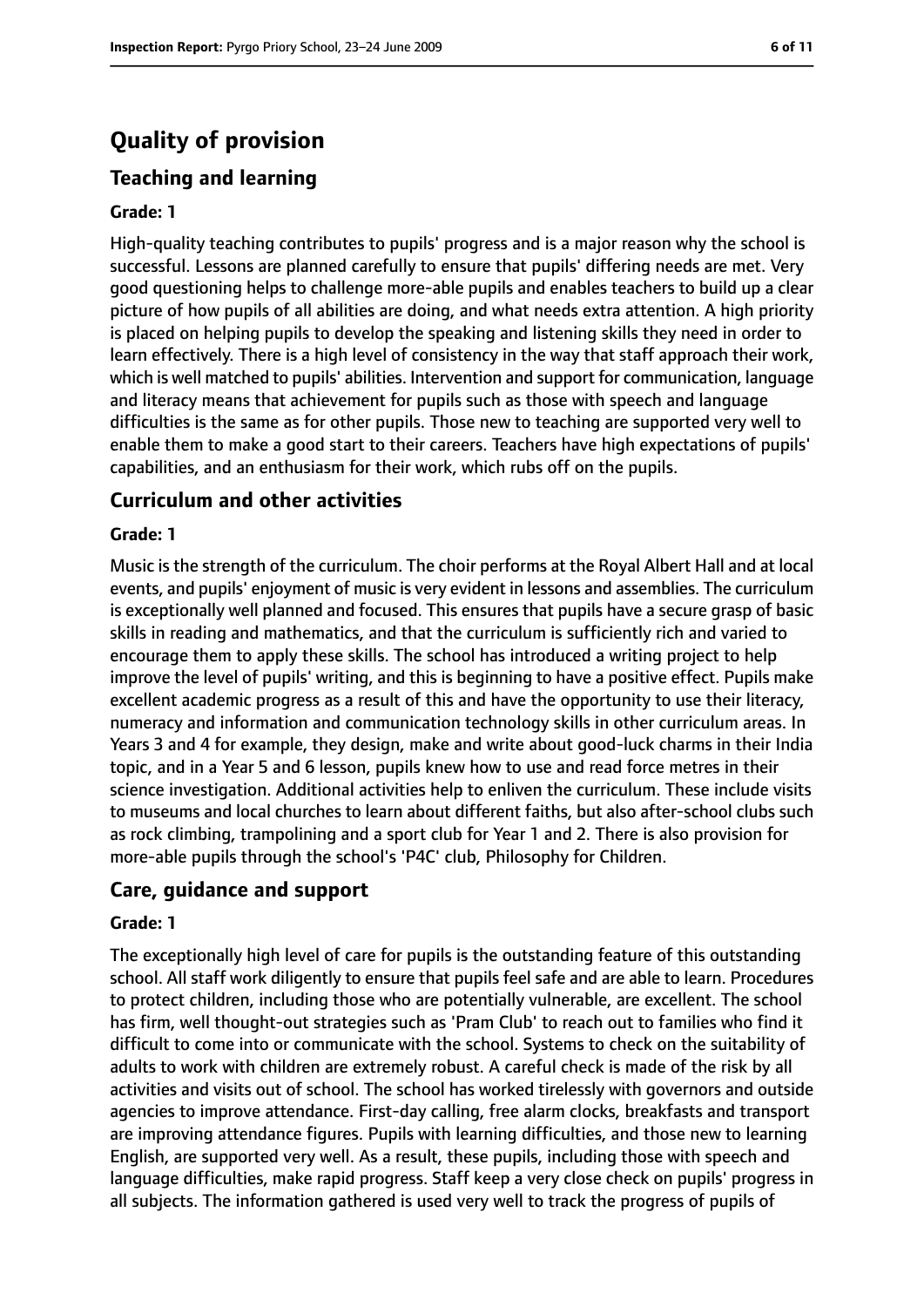different abilities or backgrounds, and to identify where extra help might be needed. High-quality feedback to pupils, coupled with challenging personal learning targets, adds to pupils' understanding of how well they are doing and where they can improve.

## **Leadership and management**

#### **Grade: 1**

The headteacher has had a profound influence on the school's achievement because of her outstanding evaluation of the school's work. Through her strong leadership and the excellent support provided by her senior team and governors, the school has a clear sense of direction and purpose. Their effectiveness in raising standards and achievement and in moving the school forward has been recognised by parents, one of whom wrote, 'The head and teaching staff are doing a fantastic job.' The senior leadership team has responded exceptionally well to the changing intake of the school by very effectively targeting support to those pupils who need it. Subject leaders are increasingly effective in building up a clear picture of standards and achievement in their areas, and identifying the next stage of development. There are clear lines of delegation, responsibility and accountability for teaching teams and subject managers. The governors are very supportive of the school, while also challenging it, and holding it to account for its decisions. The school fulfils a very cohesive role within the community. This is because the school, which is at the hub of its community, has analysed its role within the local area and has excellent systems for engagement and support, for families and organisations from different faiths and backgrounds, both locally and worldwide, with very positive results.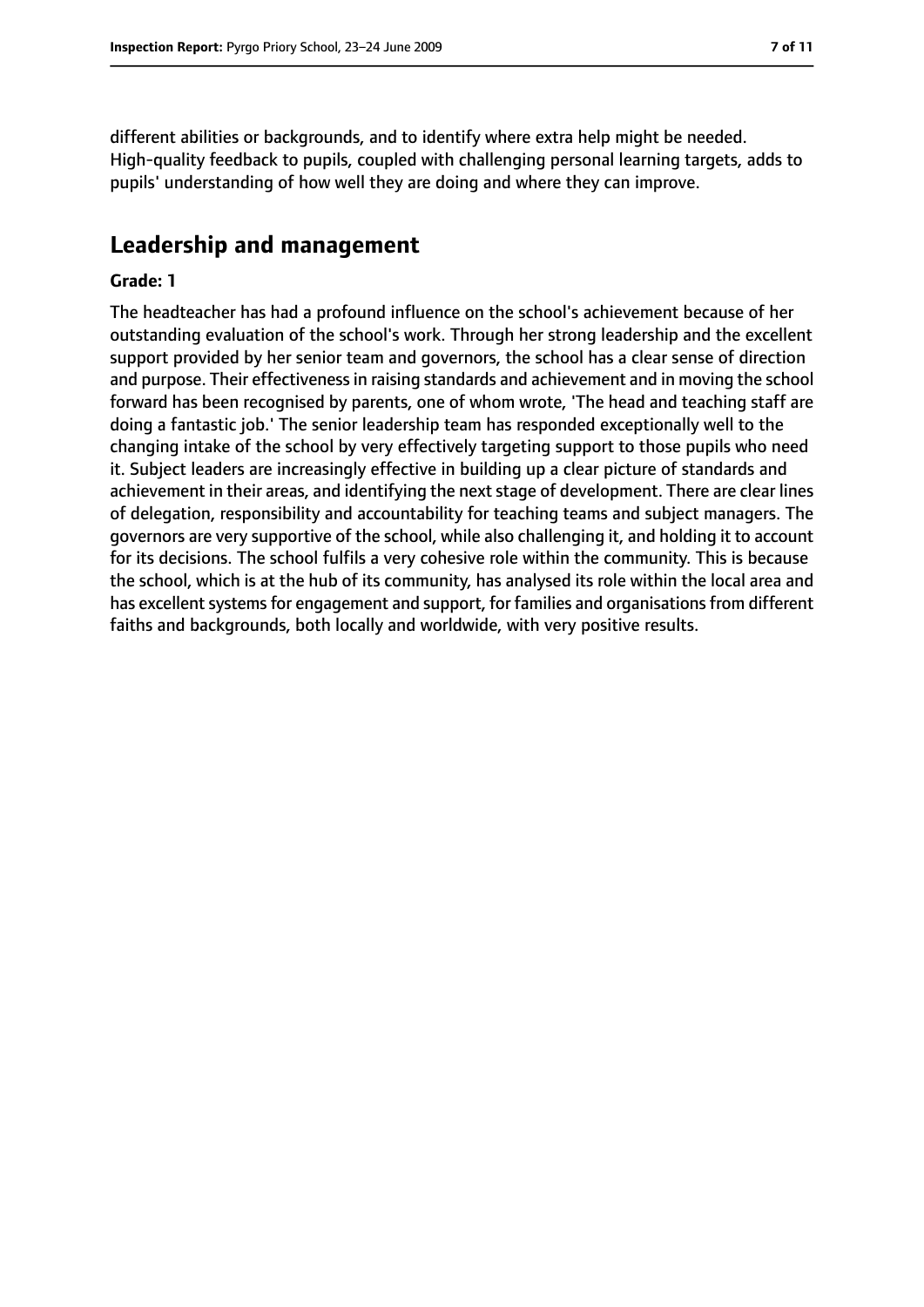**Any complaints about the inspection or the report should be made following the procedures set out in the guidance 'Complaints about school inspection', which is available from Ofsted's website: www.ofsted.gov.uk.**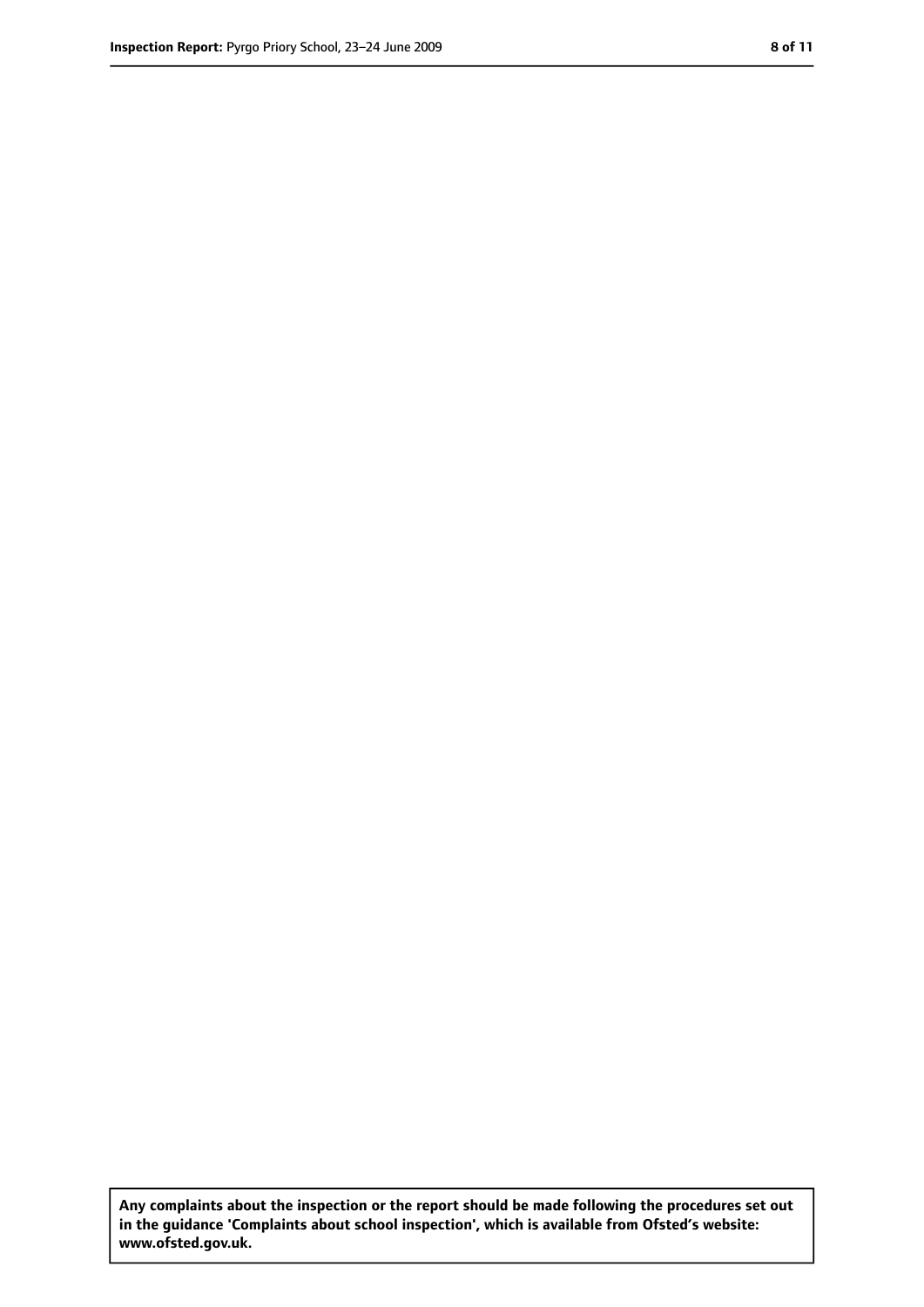# **Inspection judgements**

| ˈ Key to judgements: grade 1 is outstanding, grade 2 good, grade 3 satisfactory, and | <b>School</b>  |
|--------------------------------------------------------------------------------------|----------------|
| arade 4 inadequate                                                                   | <b>Overall</b> |

## **Overall effectiveness**

| How effective, efficient and inclusive is the provision of<br>education, integrated care and any extended services in meeting the<br>needs of learners? |     |
|---------------------------------------------------------------------------------------------------------------------------------------------------------|-----|
| Effective steps have been taken to promote improvement since the last<br>inspection                                                                     | Yes |
| How well does the school work in partnership with others to promote learners'<br>well being?                                                            |     |
| The capacity to make any necessary improvements                                                                                                         |     |

# **Effectiveness of the Early Years Foundation Stage**

| How effective is the provision in meeting the needs of children in the<br>l EYFS?            |  |
|----------------------------------------------------------------------------------------------|--|
| How well do children in the EYFS achieve?                                                    |  |
| How good are the overall personal development and well-being of the children<br>in the EYFS? |  |
| How effectively are children in the EYFS helped to learn and develop?                        |  |
| How effectively is the welfare of children in the EYFS promoted?                             |  |
| How effectively is provision in the EYFS led and managed?                                    |  |

## **Achievement and standards**

| How well do learners achieve?                                                  |  |
|--------------------------------------------------------------------------------|--|
| The standards <sup>1</sup> reached by learners                                 |  |
| How well learners make progress, taking account of any significant variations  |  |
| between groups of learners                                                     |  |
| How well learners with learning difficulties and/or disabilities make progress |  |

## **Annex A**

<sup>&</sup>lt;sup>1</sup>Grade 1 - Exceptionally and consistently high; Grade 2 - Generally above average with none significantly below average; Grade 3 - Broadly average to below average; Grade 4 - Exceptionally low.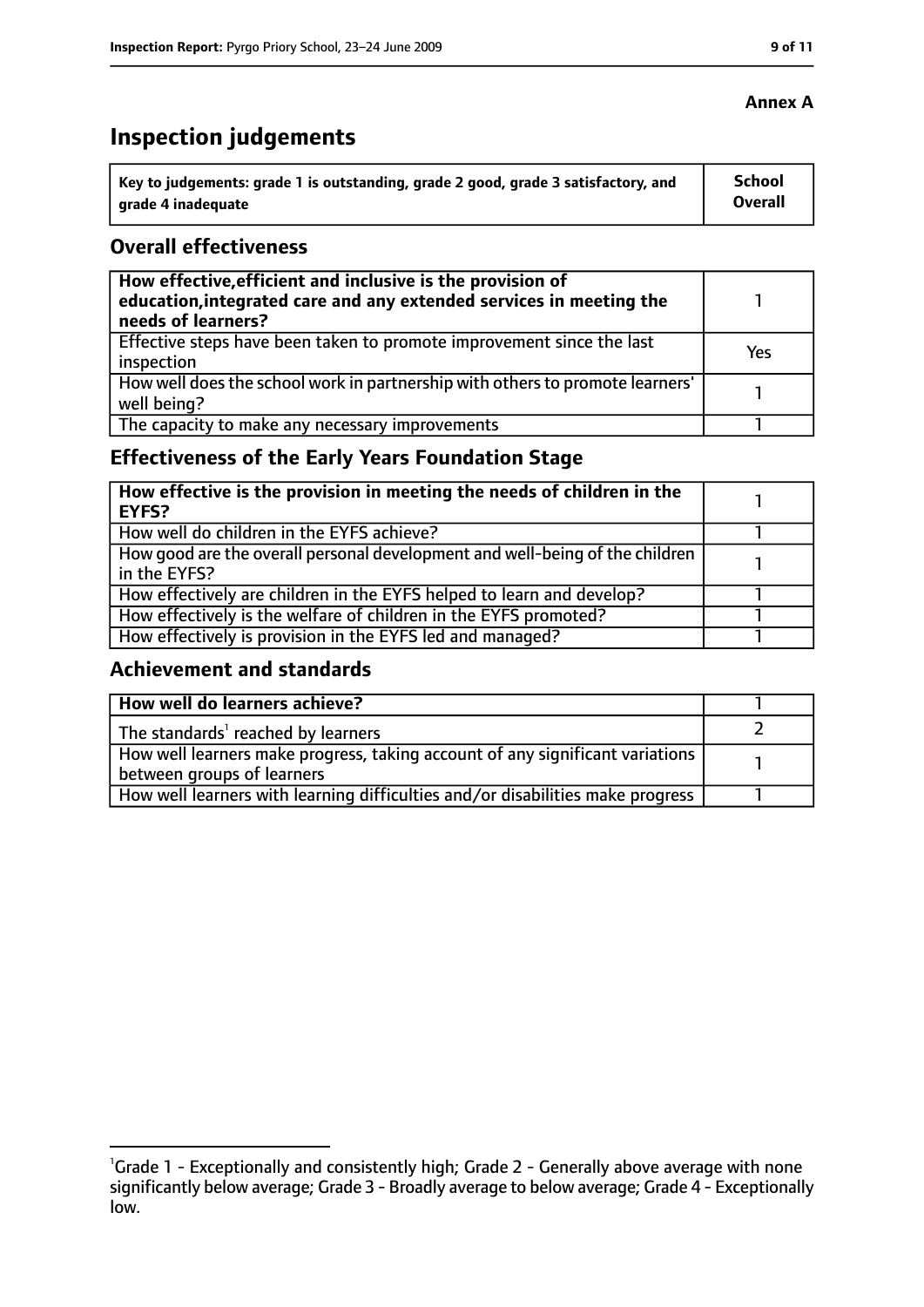# **Personal development and well-being**

| How good are the overall personal development and well-being of the<br>learners?                                 |  |
|------------------------------------------------------------------------------------------------------------------|--|
| The extent of learners' spiritual, moral, social and cultural development                                        |  |
| The extent to which learners adopt healthy lifestyles                                                            |  |
| The extent to which learners adopt safe practices                                                                |  |
| The extent to which learners enjoy their education                                                               |  |
| The attendance of learners                                                                                       |  |
| The behaviour of learners                                                                                        |  |
| The extent to which learners make a positive contribution to the community                                       |  |
| How well learners develop workplace and other skills that will contribute to<br>their future economic well-being |  |

# **The quality of provision**

| How effective are teaching and learning in meeting the full range of<br>learners' needs?              |  |
|-------------------------------------------------------------------------------------------------------|--|
| How well do the curriculum and other activities meet the range of needs and<br>interests of learners? |  |
| How well are learners cared for, quided and supported?                                                |  |

# **Leadership and management**

| How effective are leadership and management in raising achievement<br>and supporting all learners?                                              |            |
|-------------------------------------------------------------------------------------------------------------------------------------------------|------------|
| How effectively leaders and managers at all levels set clear direction leading<br>to improvement and promote high quality of care and education |            |
| How effectively leaders and managers use challenging targets to raise standards                                                                 |            |
| The effectiveness of the school's self-evaluation                                                                                               |            |
| How well equality of opportunity is promoted and discrimination eliminated                                                                      |            |
| How well does the school contribute to community cohesion?                                                                                      |            |
| How effectively and efficiently resources, including staff, are deployed to<br>achieve value for money                                          |            |
| The extent to which governors and other supervisory boards discharge their<br>responsibilities                                                  |            |
| Do procedures for safequarding learners meet current government<br>requirements?                                                                | <b>Yes</b> |
| Does this school require special measures?                                                                                                      | <b>No</b>  |
| Does this school require a notice to improve?                                                                                                   | No         |